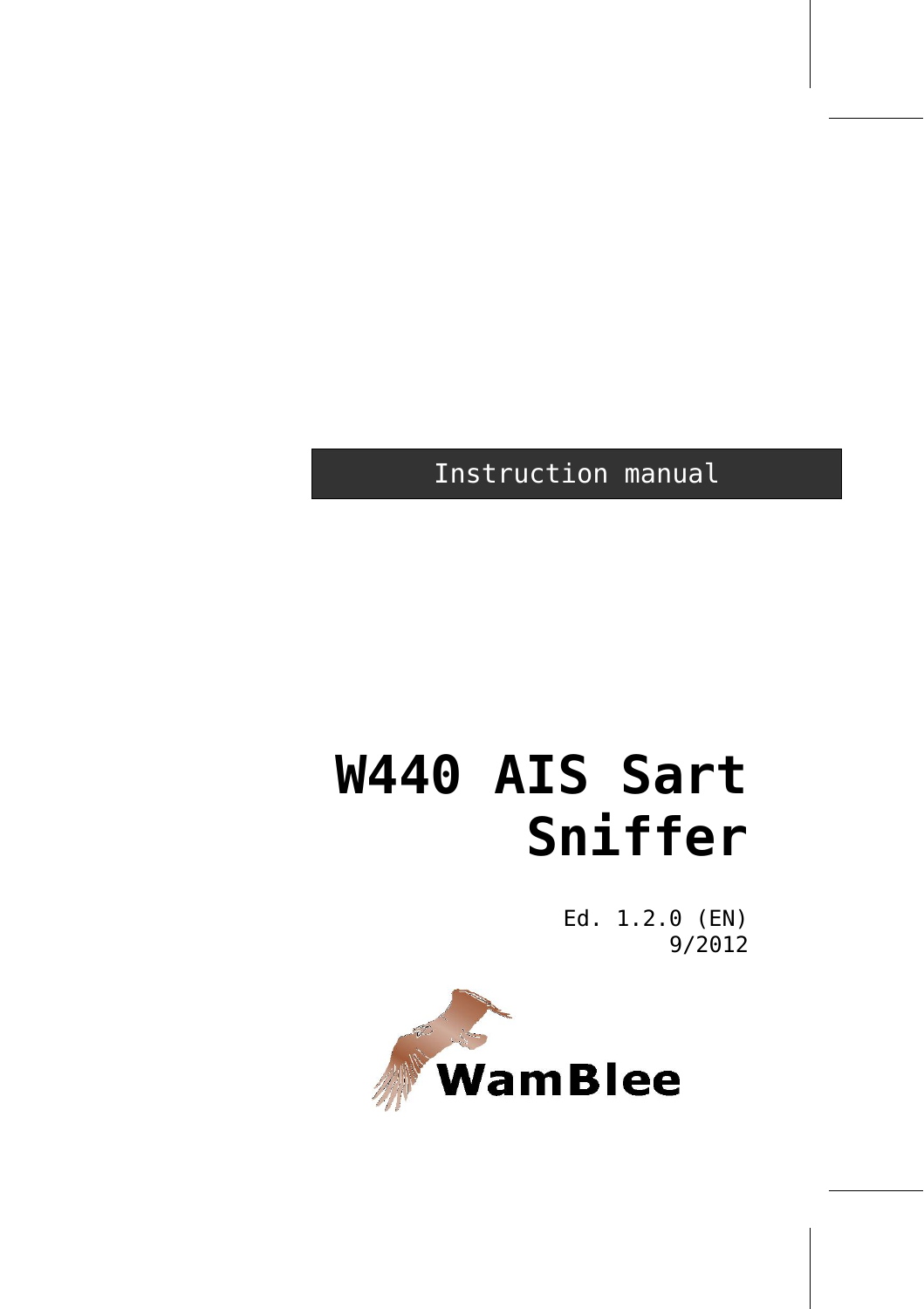Doc: W440\_1\_2\_0\_EN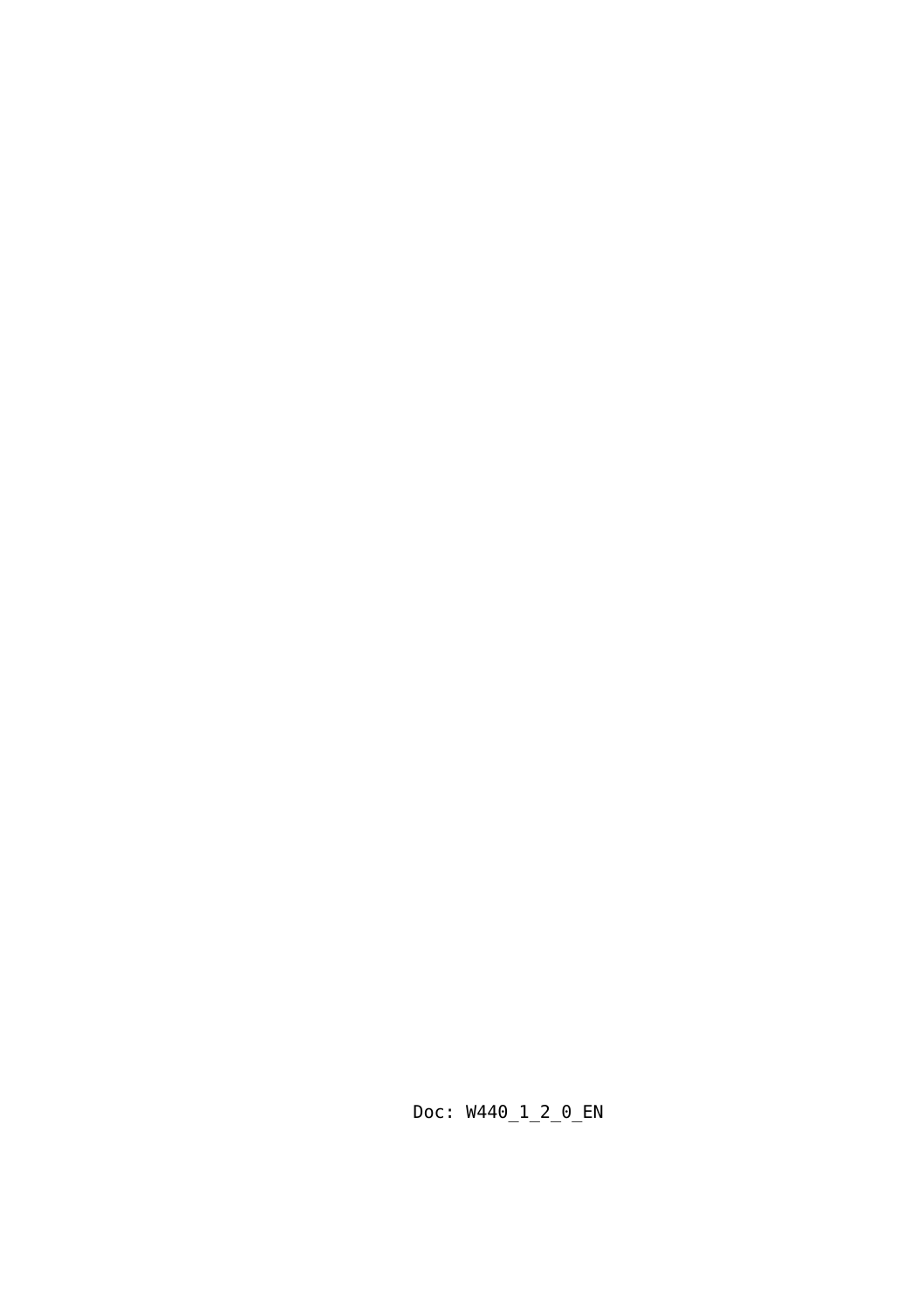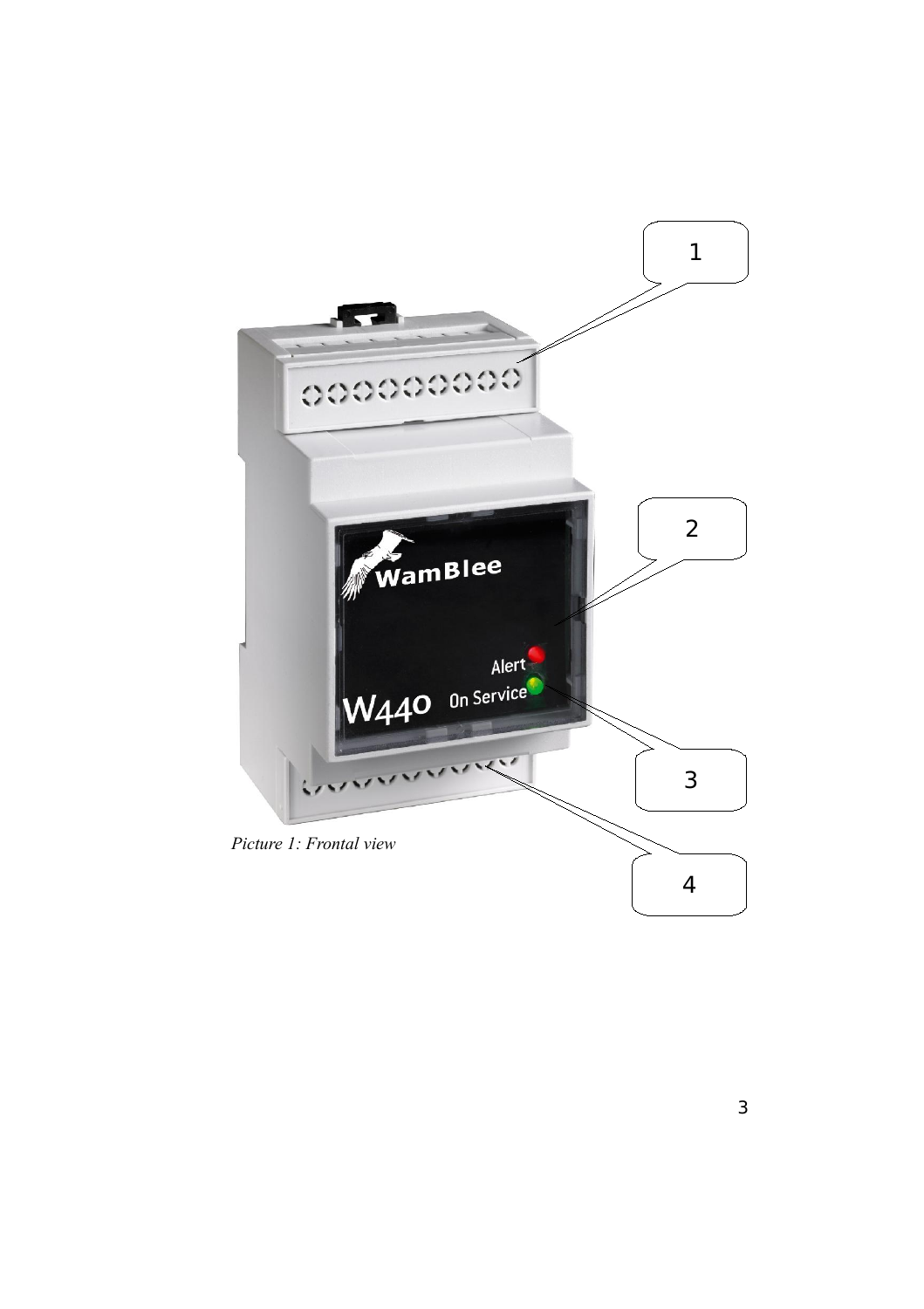

<span id="page-3-0"></span>*Picture 2: Schematic diagram*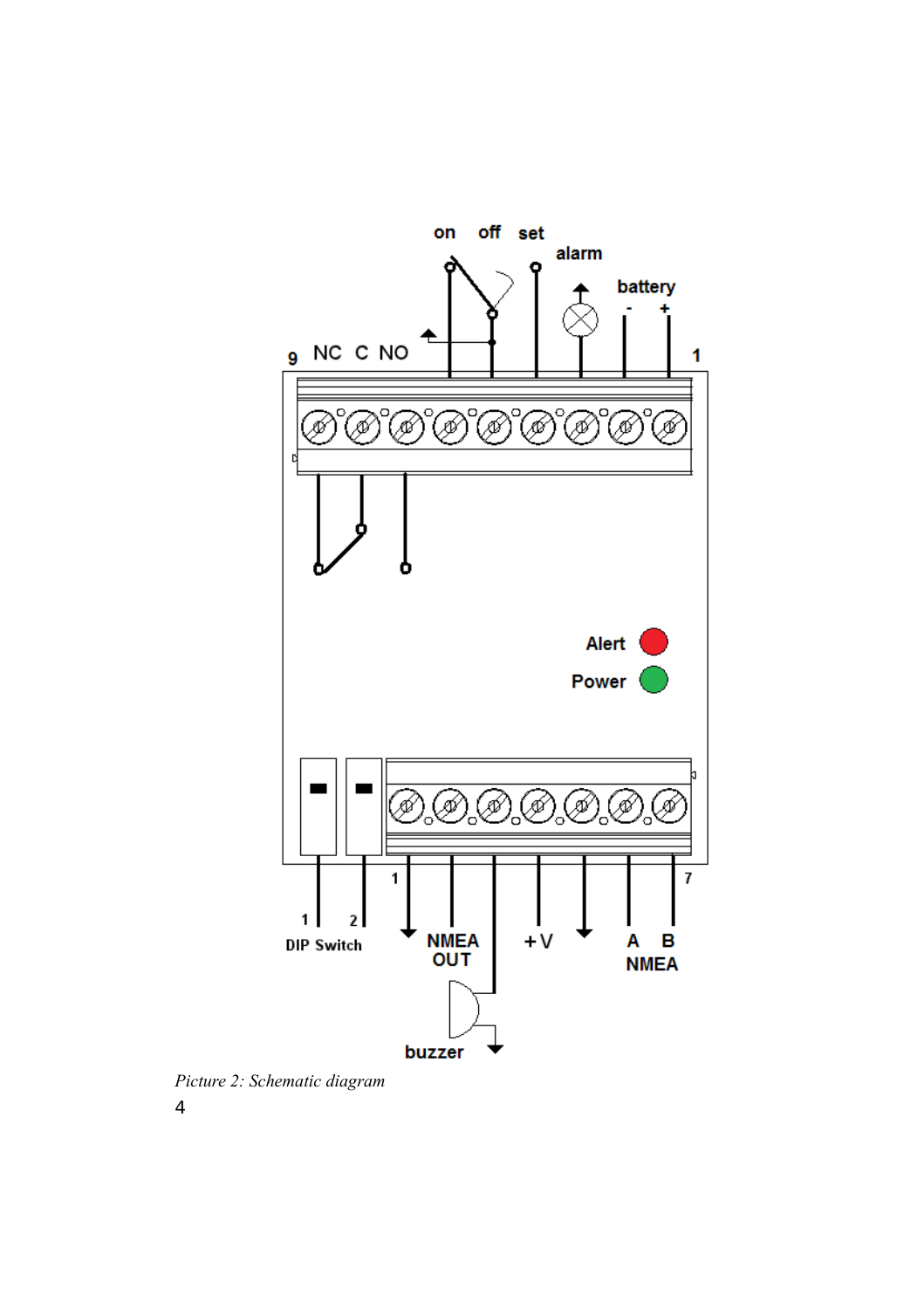Warning



The crossed rubbish skip symbol indicates that the product should be wasted separately from the other rubbish at the end of its working life and that it cannot be thrown together with domestic rubbish.

The user will therefore take the end-life device to the appropriate separate waste centers of electrical and electronic rubbish indicated by local authorities.

The proper separate waste of end-life devices for recycling, treatment, environmental compatible disposal, helps avoiding possible negative effects on environment and on health, supporting the re-use and recycle of the materials composing the device.

Illegal disposal of the product by the user implies the application of administrative sanctions provided by law.

WamBlee and RESCUE-ME are registered trademarks of WamBlee s.r.l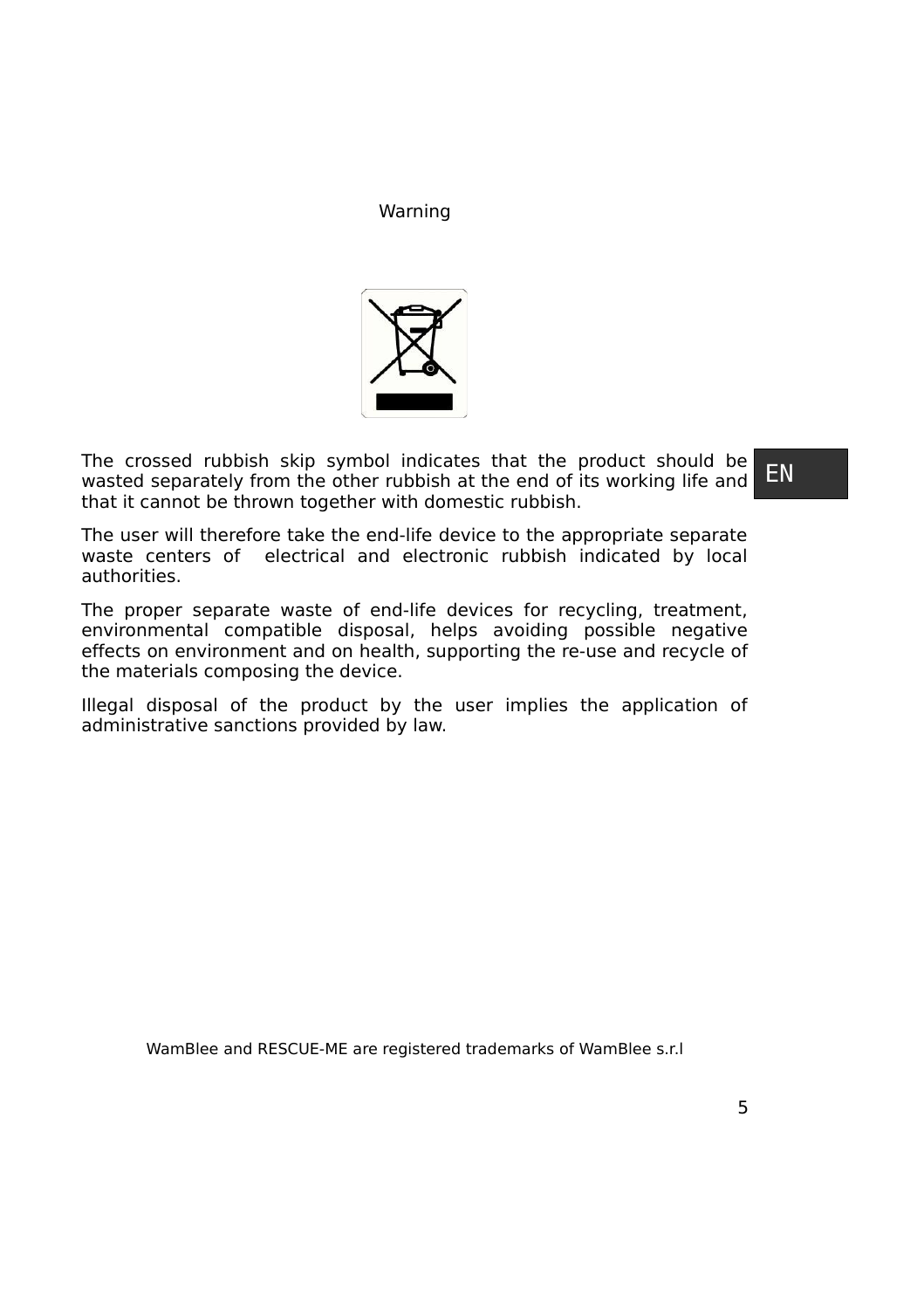## **Introduction**

Congratulations and thank you for purchasing the W440 AIS SART Sniffer, one of the most high-tech, reliable devices available on the market.

As the owner of this radio device you are advised to:

- Read this manual.
- Adopt a schedule check planing.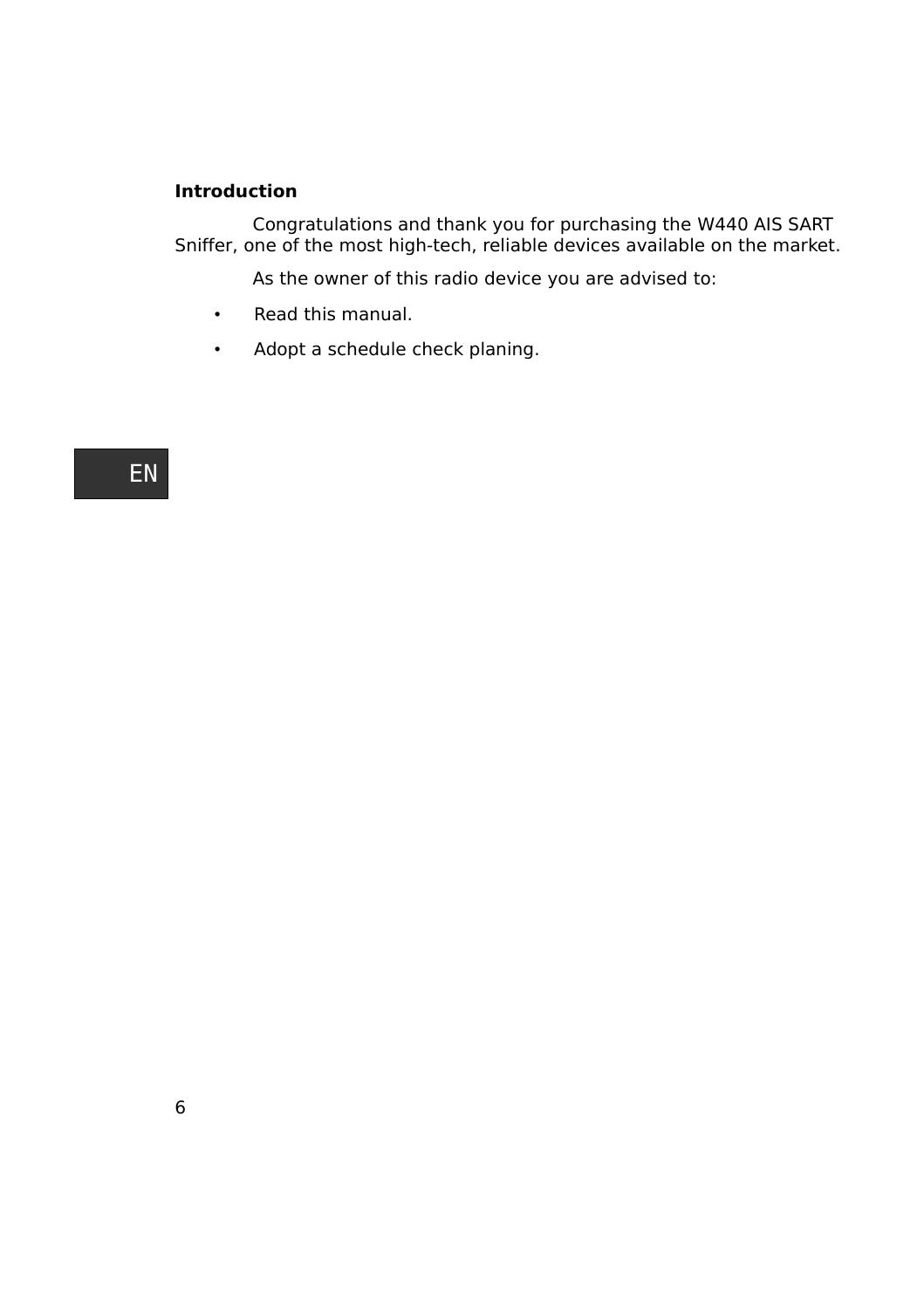## **Technical specifications**

| Power supply                           | From 9 to 30 Volts DC                         |    |
|----------------------------------------|-----------------------------------------------|----|
| Consumption                            | $< 0.1$ A typical                             |    |
| Working temperature                    | From -20 $^{\circ}$ C a +55 $^{\circ}$ C      |    |
| Storage temperature                    | From -30 $^{\circ}$ C a +70 $^{\circ}$ C      |    |
| Relative Humidity                      | < 70%                                         |    |
| Interface                              | NMEA 0183, galvanic isolation                 |    |
| Impedance                              | $> 800$ Ohms                                  |    |
| Speed                                  | 38400 baud                                    |    |
| AIS Sentence                           | <b>AIVDM</b>                                  | E١ |
| AIS ID in memory                       | Up to 8                                       |    |
| Activation                             | Rotary knob switch (Optional)                 |    |
| Auxiliary switch contact or<br>message | 1A 250 VAC<br>Proprietary NMEA sentence       |    |
| Dimension                              | DIN 3 module                                  |    |
| Weight                                 | 130 gr.                                       |    |
| Case material                          | PC (UL94 V-0)                                 |    |
| IP protections                         | IP4X (Case)<br>IP2X (Contact)                 |    |
| Installation                           | DIN guide or wall mounting (with accessories) |    |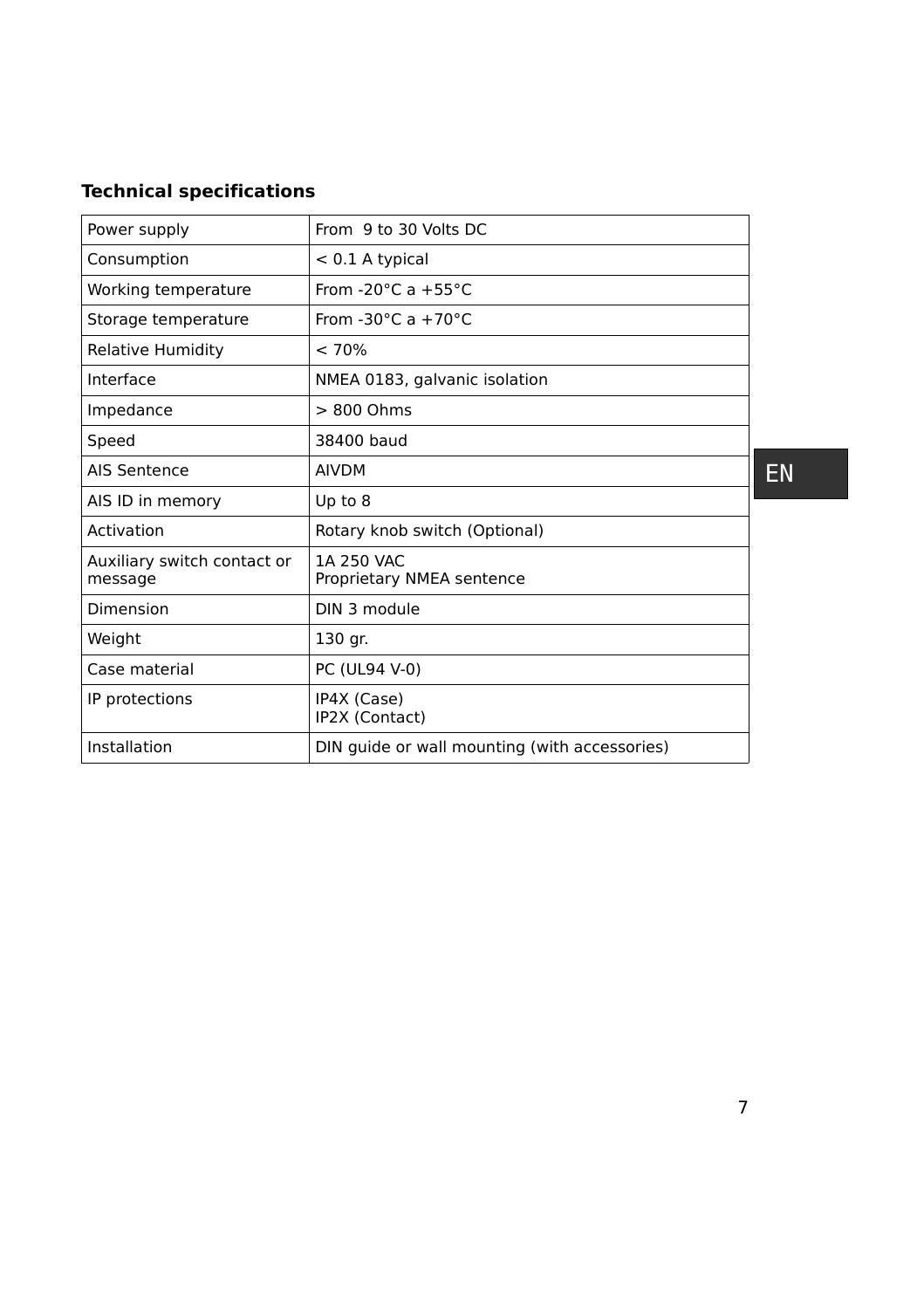## **Installation**

The W440 AIS Sart Sniffer can be installed on DIN guide (standard model) or on wall using an adapter kit (on request).

Please note that the W440 is not a waterproof device, and shall be installed on a protected area.

After W440 mechanical installation, you can connect the AIS Sart Sniffer using copper wire with almost  $0.75$  mm<sup>2</sup> size.

We suggest to use the schematic diagram on page [4.](#page-3-0)

EN

In detail, as for the wire connector marked as (1) (upper part), please see the following connections :

| <b>Pin</b> | <b>Connection type and function</b>               |
|------------|---------------------------------------------------|
| 1          | Positive DC power supply (max +30 Volts)          |
| 2          | Ground or negative                                |
| 3          | Rotary knob switch lamp.                          |
| 4          | C type rotary knob switch contact (spring return) |
| 5          | B type rotary knob switch contact (common)        |
| 6          | A type rotary knob switch contact (ON mode)       |
| 7          | N.O. relay contact                                |
| 8          | Common relay contact                              |
| 9          | N.C. relay contact                                |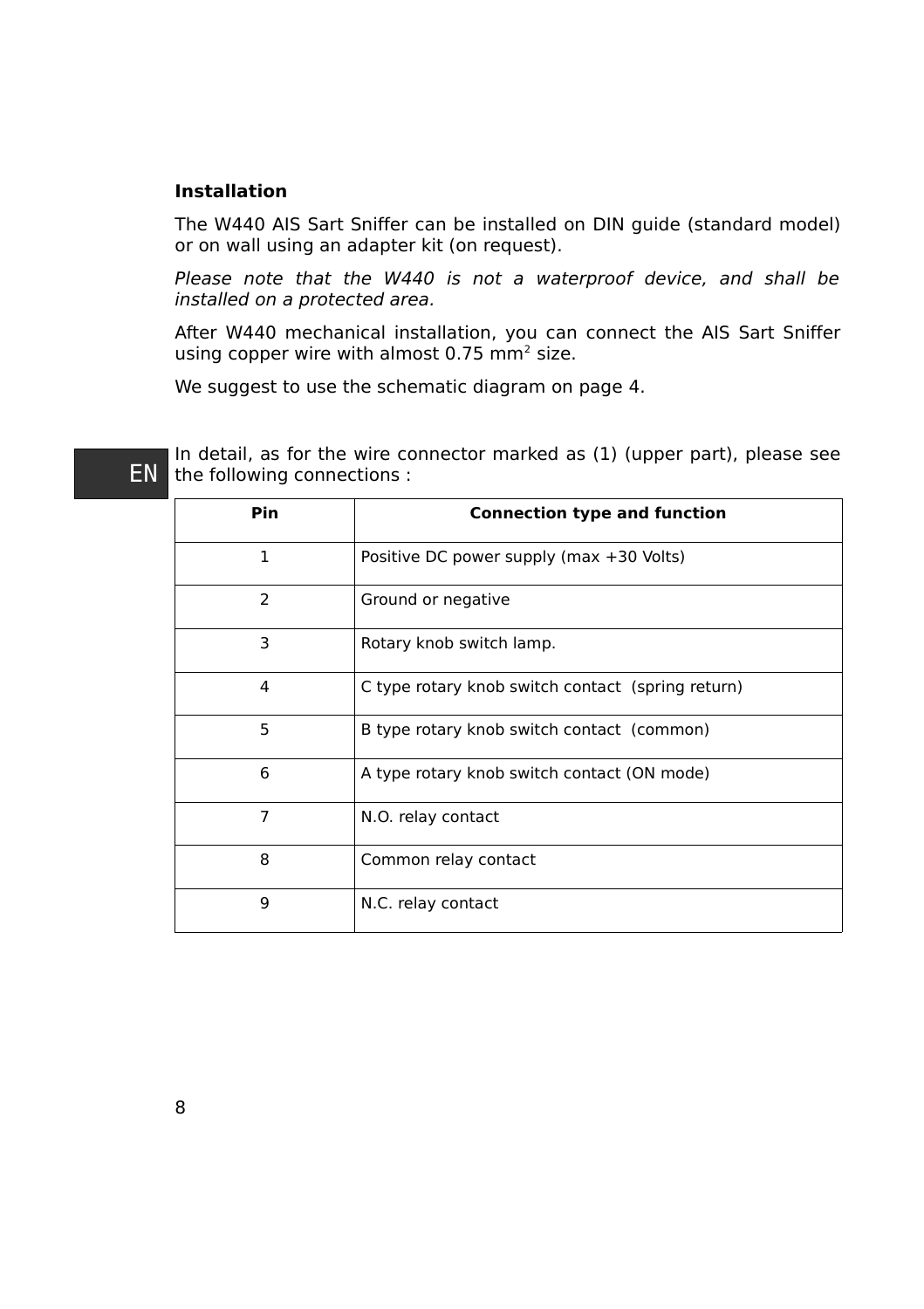In detail, as for the wire connector marked as (4) (lower part), please see the following connections:

| Pin            | <b>Connection</b>                |           |
|----------------|----------------------------------|-----------|
| 1              | Ground (NMEA out)                |           |
| $\overline{2}$ | NMEA proprietary sentence output |           |
| 3              | <b>Buzzer</b> line               |           |
| 4              | +V (for special application)     |           |
| 5              | Ground                           | <b>EN</b> |
| 6              | NMEA line (A)                    |           |
| 7              | NMEA line (B)                    |           |

To the left of the connector are two DIP switches whose function is explained in the chapter "Using the W440 and its programming."

For connection to the data output of your receiver use the NMEA two terminals (pin 6 and 7 of the lower connector). This port is capable of accepting a signal according to the standard NMEA 0183 at 38400 baud.

On the front of the W440 are two indicator lights (LEDs 2, 3) Here below is the table of their functionality.

| Led   | <b>Status</b> | <b>Function</b>                               |
|-------|---------------|-----------------------------------------------|
| Green | Fixed on      | Operative                                     |
| Red   | Fixed on      | AIS Alert received                            |
| Red   | Flashing      | Speed and communication check during power on |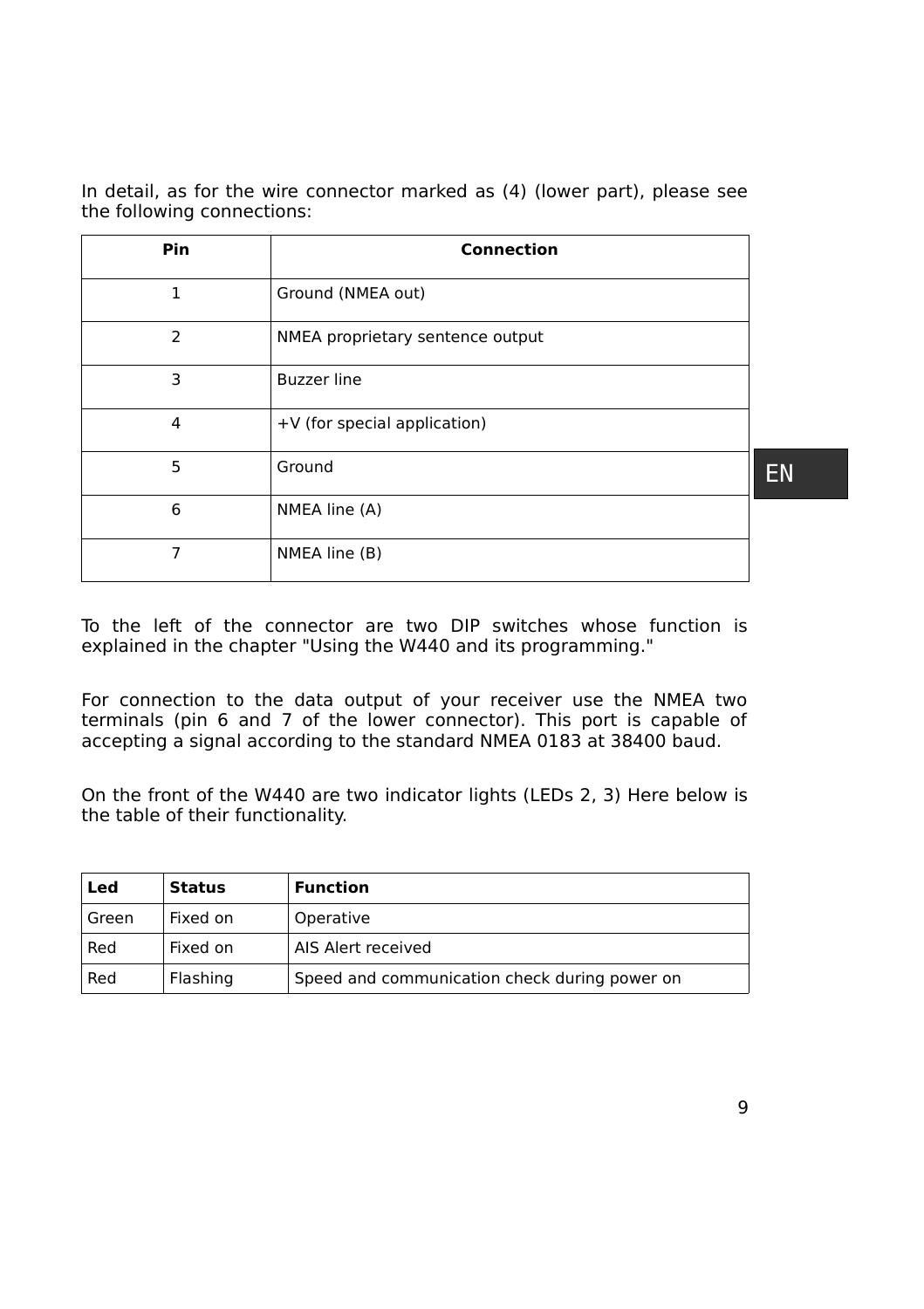## **Using the W440 and its programming.**

The W440 control is made through the use of a three-position switch (2 fixed and one spring return).

Through the switch you can control the operation of your W440 unit, which will operate in this way:

- Position  $(A) =$  disabled.
- Position  $(B)$  = active device and armed
- EN
- Position (C) = selection mode and reset (with spring return to position B).



The W440 unit is also equipped with two DIP switches located to the left of the lower connector (4). Their function is the following:

| <b>DIP Switch</b> | <b>Open</b>                                                                                                                                                                      | Close (On position)                                                                                                                            |
|-------------------|----------------------------------------------------------------------------------------------------------------------------------------------------------------------------------|------------------------------------------------------------------------------------------------------------------------------------------------|
|                   | The alarm is activated only if<br>the AIS ID recognized code is<br>one of the 8 previously ID<br>programmed in memory.<br>(below the procedure for<br>programming is described). | The alarm is activated if the AIS<br>received message contains an<br>ID that starts with 970 or 972,<br>regardless of the rest of the<br>code. |
|                   | Set the line to be used with a<br>piezo buzzer.                                                                                                                                  | Set the line to be used with a<br>ON / OFF buzzer (bell or buzzer).                                                                            |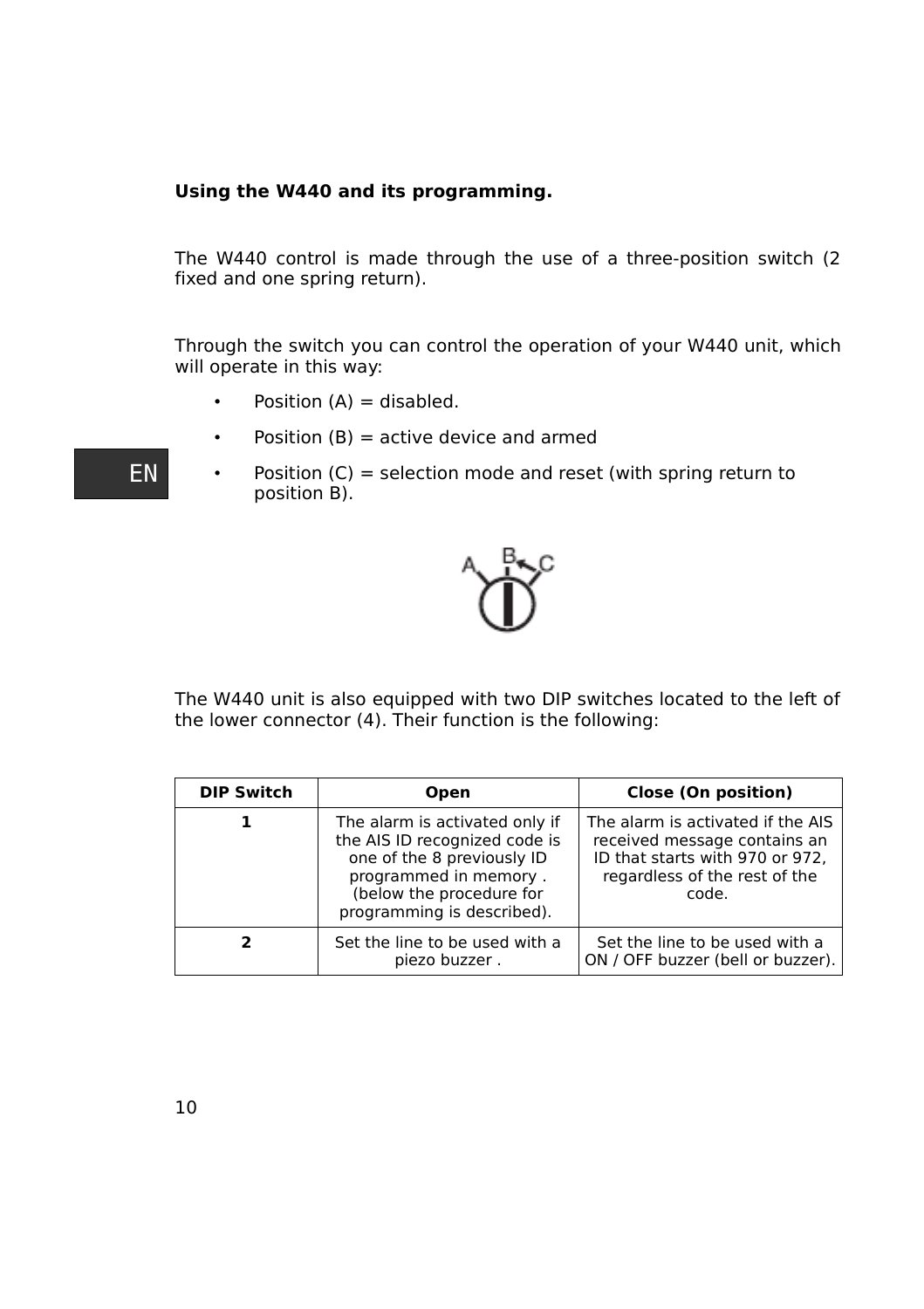## **How to store the MSLD MOB ID**

The W440 AIS Sart Sniffer lets you store up to 8 AIS SART codes, so that the alarm is activated only for codes stored (unless this feature is disabled, see the dip switch setting).

To store a code (or overwrite), proceed as follows:

- 1. Move the knob selector in position C and keep it pressed for 5 seconds.
- 2. The lamp switch will begin to flash at a rate of 1 flash per second; each flash indicates the memory position currently in use (1 flash  $=$  position 1, position 2 = 2 flashes, etc.).
- 3. To change the memory location simply release the switch to its central location for a couple of seconds and repeat the procedure from step 1. The new location will be the next to the previous one.
- 4. Release the switch back to position B. The luminous body of the switch will continue to flash indicating the selected memory location.
- 5. Turn on a AIS SART device nearby, make sure the device is activated in MOB TEST mode and IT makes a test transmission (check the instructions in the manual of the manufacturer of the MOB equipment).
- 6. After a successful transmission and subsequent reception of AIS message, the W440 will indicate acceptance of the new ID code with light on (no flashing) and audible beep by a duration of 2 seconds.
- 7. The W440 has stored the new code in the AIS position required and your unit is back to the operating mode.

## **How to 'arm' your W400**

To ensure that your W440 is ready to receive any alarm you must proceed as follows:

1. Move the knob switch to position B.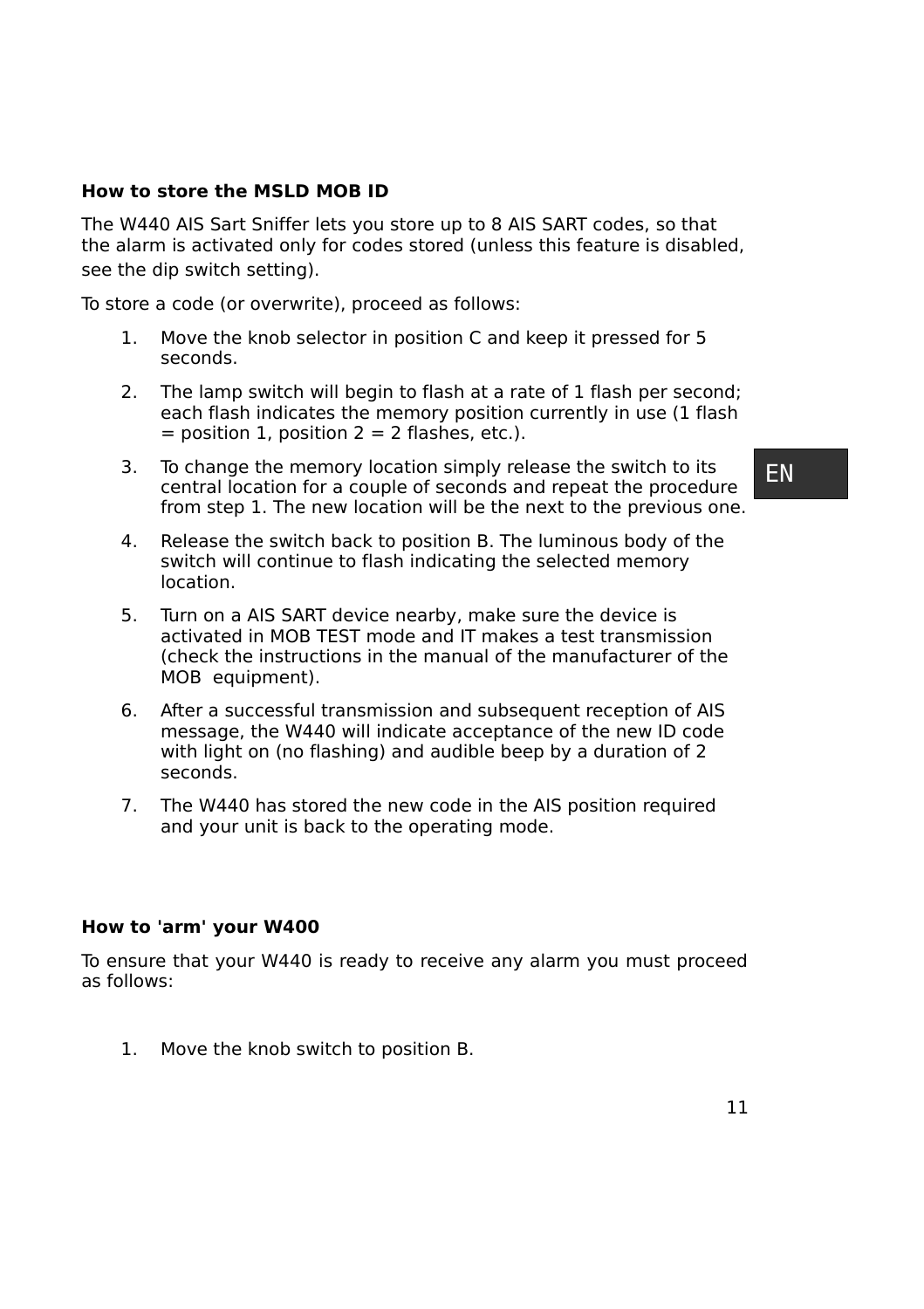- 2. A beep of 1 second and the green LED will indicate the correct power on sequence.
- 3. The red LED on your device will begin to flash indicating that W440 is in the process of recognition of the serial communication. the AIS receiving device must be turned on, working and able to receive AIS signals.
- 4. Wait that the device completes the procedure described in item 3. The turning off of the red LED and the turning on of the light on the switch indicate the successful startup.
- 5. Your W440 unit is now ready to receive alarms.

#### **Activation following MOB alert message** EN

If an AIS MOB or SART unit able to send a message like 'MOB ACTIVE' or 'SART ACTIVE' is activated in range of your radio equipment, the W440 unit will recognize the NMEA sentence and behave differently depending on the DIP Switch 1 condition.

| <b>DIP Switch 1</b> | Action                                                                                                                                                                                                                                                                                                                                       |
|---------------------|----------------------------------------------------------------------------------------------------------------------------------------------------------------------------------------------------------------------------------------------------------------------------------------------------------------------------------------------|
| Open                | If the ID code is present among those stored, the relay<br>contact to the upper connector, position 8 and 7, will move<br>from open to closed. At the same time the lamp in the<br>know switch flashing at 1 second/rate, accompanied by 2<br>beeps of the buzzer, red and green LEDs will remain on.                                        |
| Close (or ON)       | If the DIP switch 1 is closed and if the received ID code<br>starts with 970 or 972, the relay contact to the upper<br>connector, position 8 and 7, will move from open to closed.<br>At the same time the lamp in the know switch flashing at 1<br>second/rate, accompanied by 2 beeps of the buzzer, red<br>and green LEDs will remain on. |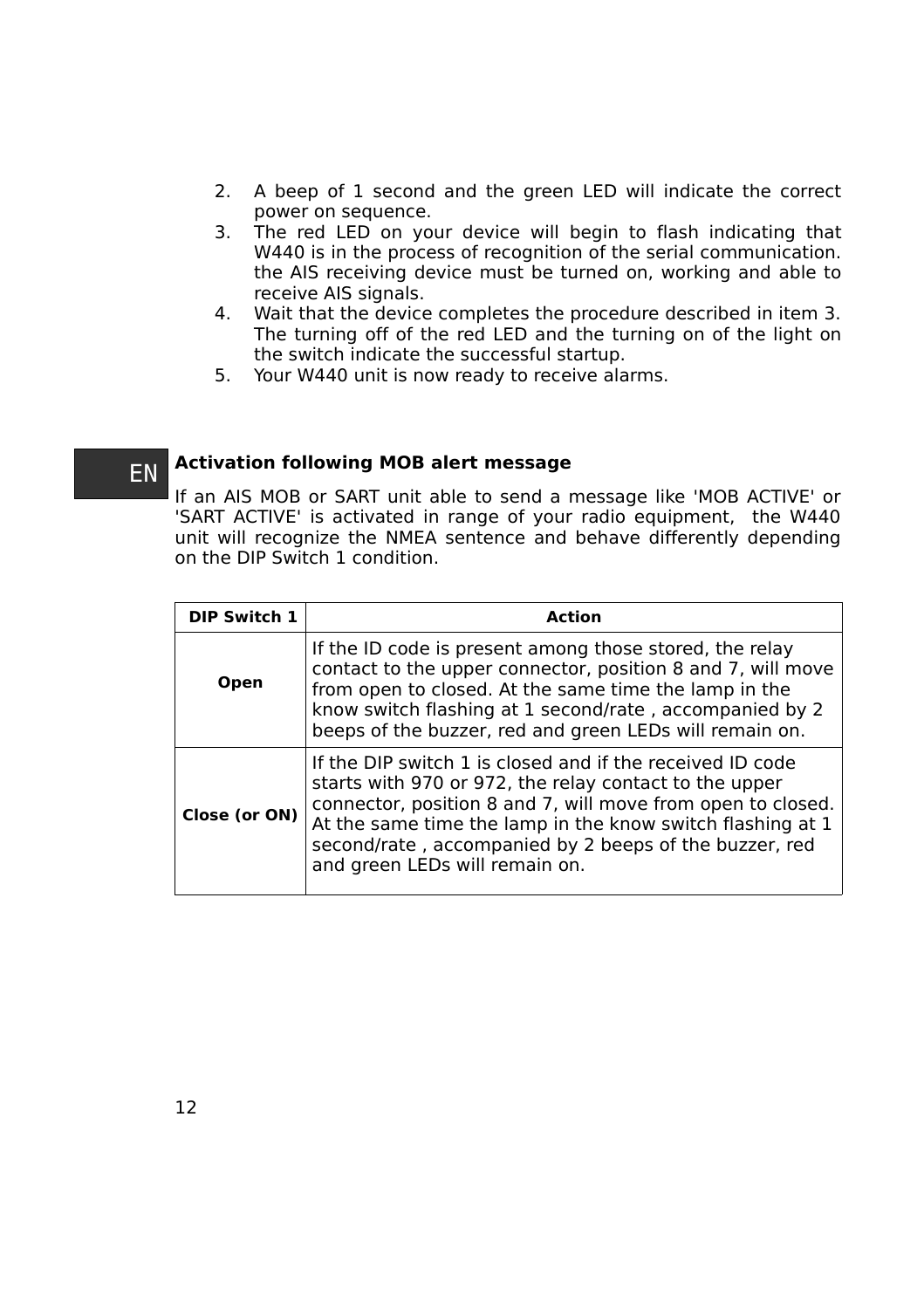## **Signalling following TEST MOB message**

If you receive a message such as 'SART TEST' or 'MOB TEST' (test message), the relay contact will not change. You can ear only a 2 seconds beep, which indicates the receipt of the message.

## **Turning off the alarm and reset**

To turn off your device W440 or reset an alarm received, simply move the switch in position A.

Please note that The programmable ID codes stored in the table remain in memory even turning off the device.

EN

## **NMEA proprietary sentence output**

The W440 is able to generate a NMEA 0183 sentence (4800 baud) repeated every two seconds. This ruling is as follows:

\$PWBEE,MOB\_SWITCH,ON\*<crc>

where:

 $ON = as close contact$ 

Further clarification on the use of this NMEA sentence can be requested directly to our technical department.

## **Periodic checks**

It is advisable to check with a certain periodicity (at least once a month) your W440 system, the control can be done using the devices on board AIS MOB TEST mode and check their recognition as described in paragraph "a result of activation MOB alarm message. "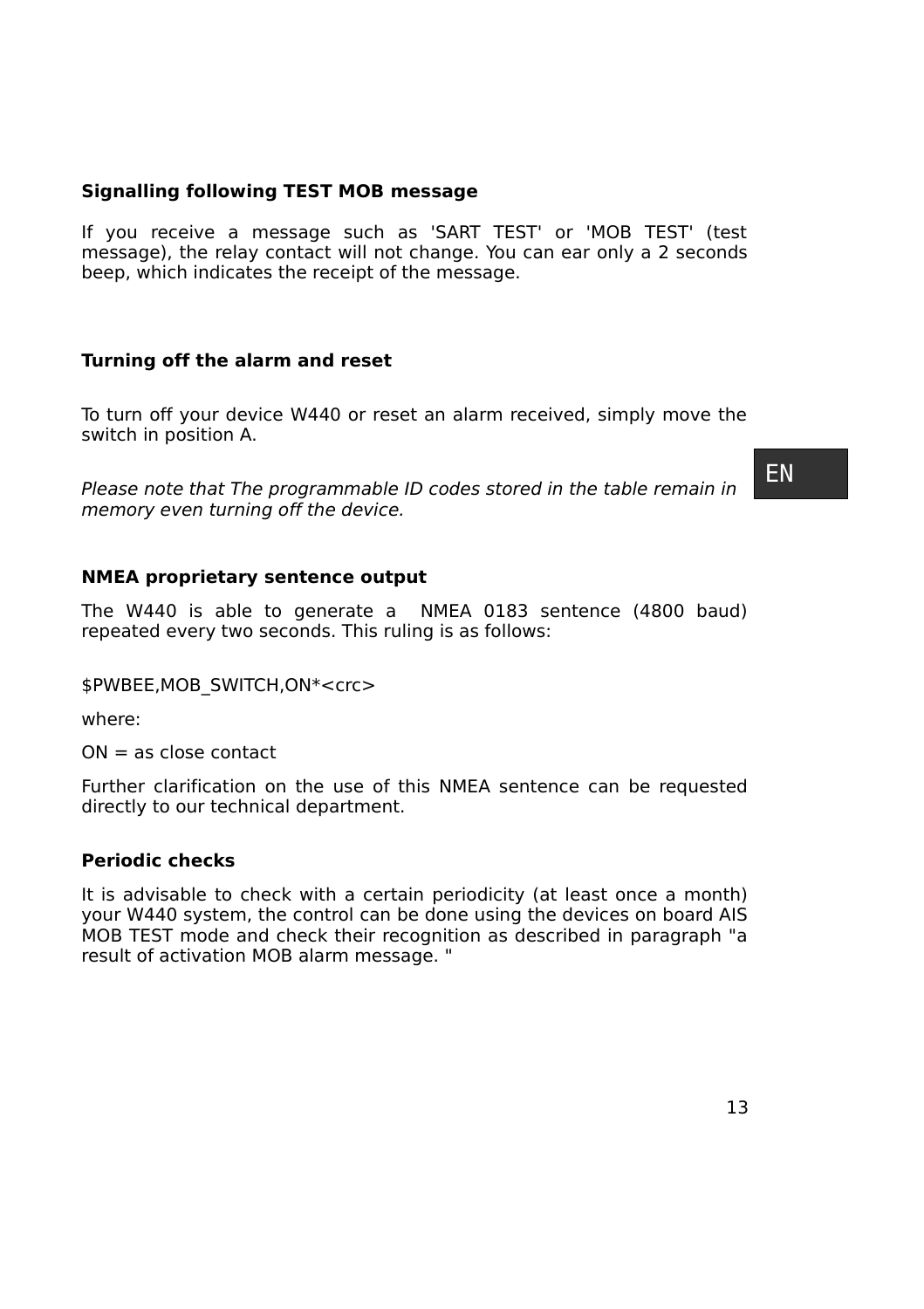## **Troubleshooting**

Should the device fail to pass the periodic check it will be necessary to send your W440 to our after-sales service, which will restore proper performance.

A list of after-sales authorized dealer to carry out maintenance on your device can be consulted on our website:

[www.wamblee.it](http://www.wamblee.it/)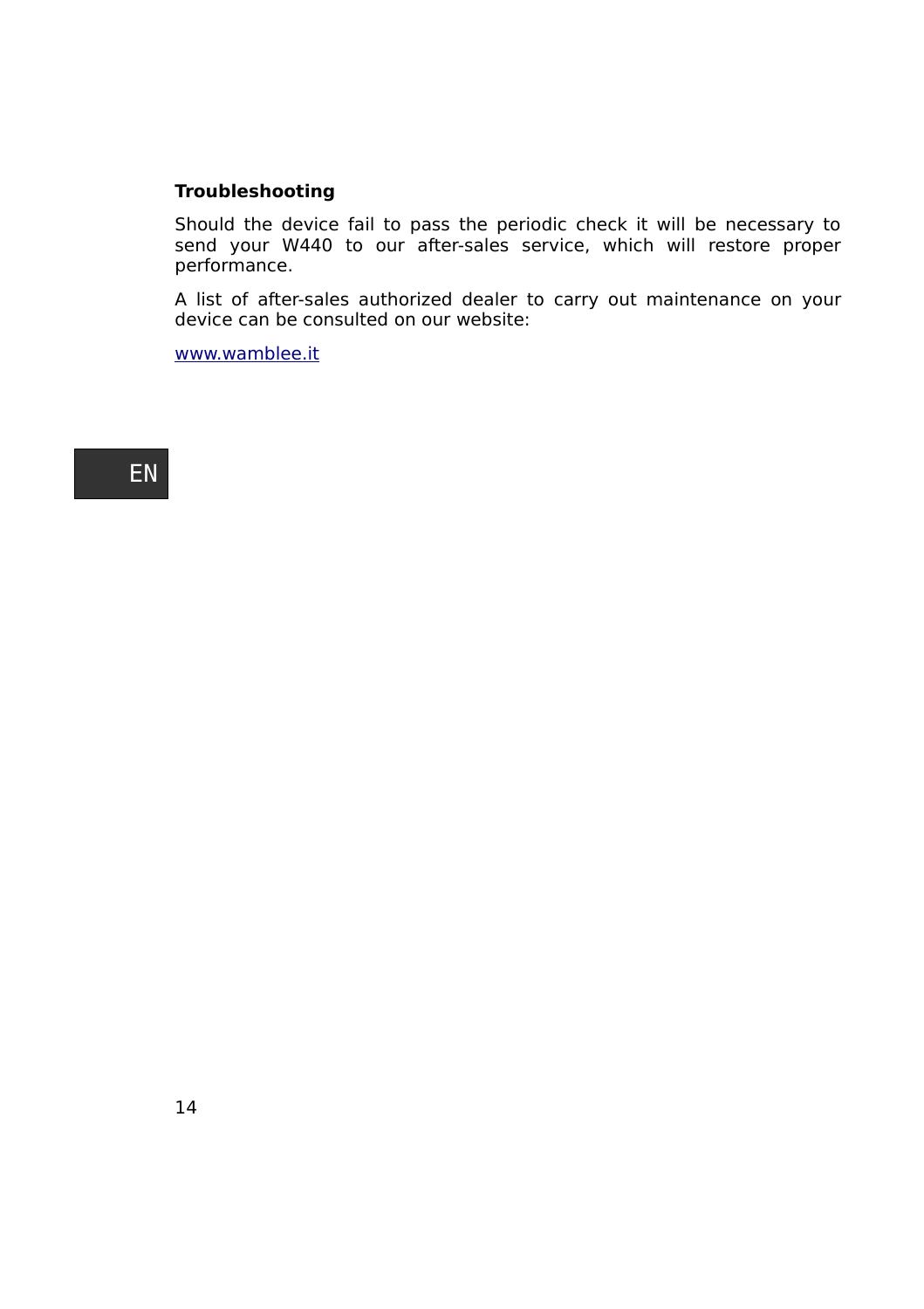| <b>Note</b> |    |
|-------------|----|
|             |    |
|             |    |
|             |    |
|             |    |
|             |    |
|             |    |
|             |    |
|             |    |
|             | EN |
|             |    |
|             |    |
|             |    |
|             |    |
|             |    |
|             |    |
|             |    |
|             |    |
|             |    |
|             |    |
|             |    |
|             |    |
|             |    |
|             |    |
|             |    |
|             |    |
|             |    |